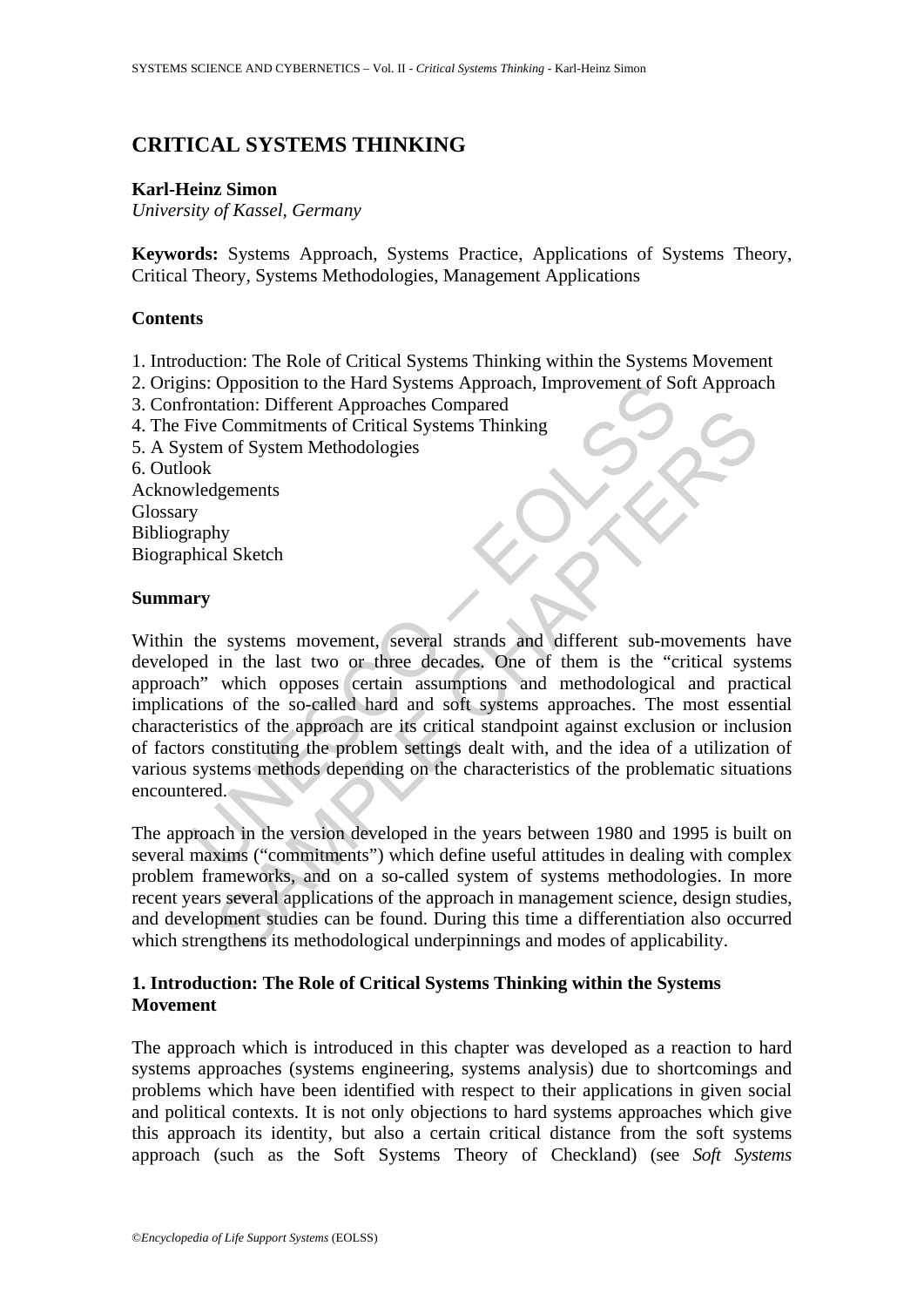*Methodology*). This distance was set up regardless of all the merits in the development of systems sciences that had been conceded to the soft systems approaches. Scholars such as Stafford Beer and C. W. Churchman, among several others, contributed important and valuable preparatory work during the last decades that allows follow-up researches to improve methods and to clarify some of the conditions of applicability of systems theory (see *Viable Systems Diagnosis*). Therefore, the soft systems approach was, without any doubt, an important milestone. With the beginning of the nineties, however, a new wave in systems thinking came into existence, called "critical systems thinking" which seems to have the potential to trigger changes in contemporary management and systems science.

evelopments resuming in the approach dook place at the oniver-<br>tritain. The main agents and proponents are Robert Flood, Michalah Midgley, Wendy Gregory, and John C. Oliga, to mention only<br>hes are those of R. Fuenmayor and Major developments resulting in the approach took place at the University of Hull in Great Britain. The main agents and proponents are Robert Flood, Michael C. Jackson, Gerald Midgley, Wendy Gregory, and John C. Oliga, to mention only a few. Related approaches are those of R. Fuenmayor and W. Ulrich. Although developed mainly in the 1980s, the approach was introduced to a broader public by several books issued in the 1990s and, according to one of the proponents of the approach, its major impact will be felt well beyond the 1990s. In this latter phase of development several writers are engaged in a revision of the ideas due to criticism in the literature from a methodological as well an applications point of view.

In the present contribution none of the approaches in which critical systems thinking has its roots will be discussed explicitly. But it has to be kept in mind that there are such relationships, and that the approach is neither completely new nor isolated within the systems movement. On the contrary, the concept of a system of systems methodologies (introduced later) explicitly establishes connections to nearly the whole set of systems methodologies with practical relevance.

digley, Wendy Gregory, and John C. Oliga, to mention only a few. Rel are those of R. Fuenmayor and W. Ulrich. Although developed mainl<br>die are those of R. Fuenmayor and W. Ulrich. Although developed mainl<br>the approach was In one of the first publications in 1991, introducing the new approach in a comprehensive way, Flood and Jackson describe it as follows: "Critical systems thinking is an important and substantial development in the management and systems sciences. It shares the soft system thinker's critique of the hard approaches, but is able to reflect more fully upon the circumstances in which such approaches can properly be employed. It recognizes the unique contribution of organizational cybernetics, in terms of both its strengths in organizational design but also its limitations in handling cultural and political phenomena, and is able to incorporate cybernetics back into a reformulated conception of the nature of systems work (which soft systems thinking singularly failed to do). Fundamentally, critical systems thinking locates major shortcomings in the soft systems paradigm, particularly its failure to question its own theoretical underpinnings and to be reflective about the social context in which it is employed. In seeking to establish itself as the new dominant paradigm, therefore, critical systems thinking demonstrates that earlier systems approaches are all special cases with limited domains of application. The valid and successful use of earlier approaches for systems intervention depends upon the broader understanding of them provided by critical systems thinking.

The critical systems endeavor possesses perhaps three interrelated intentions: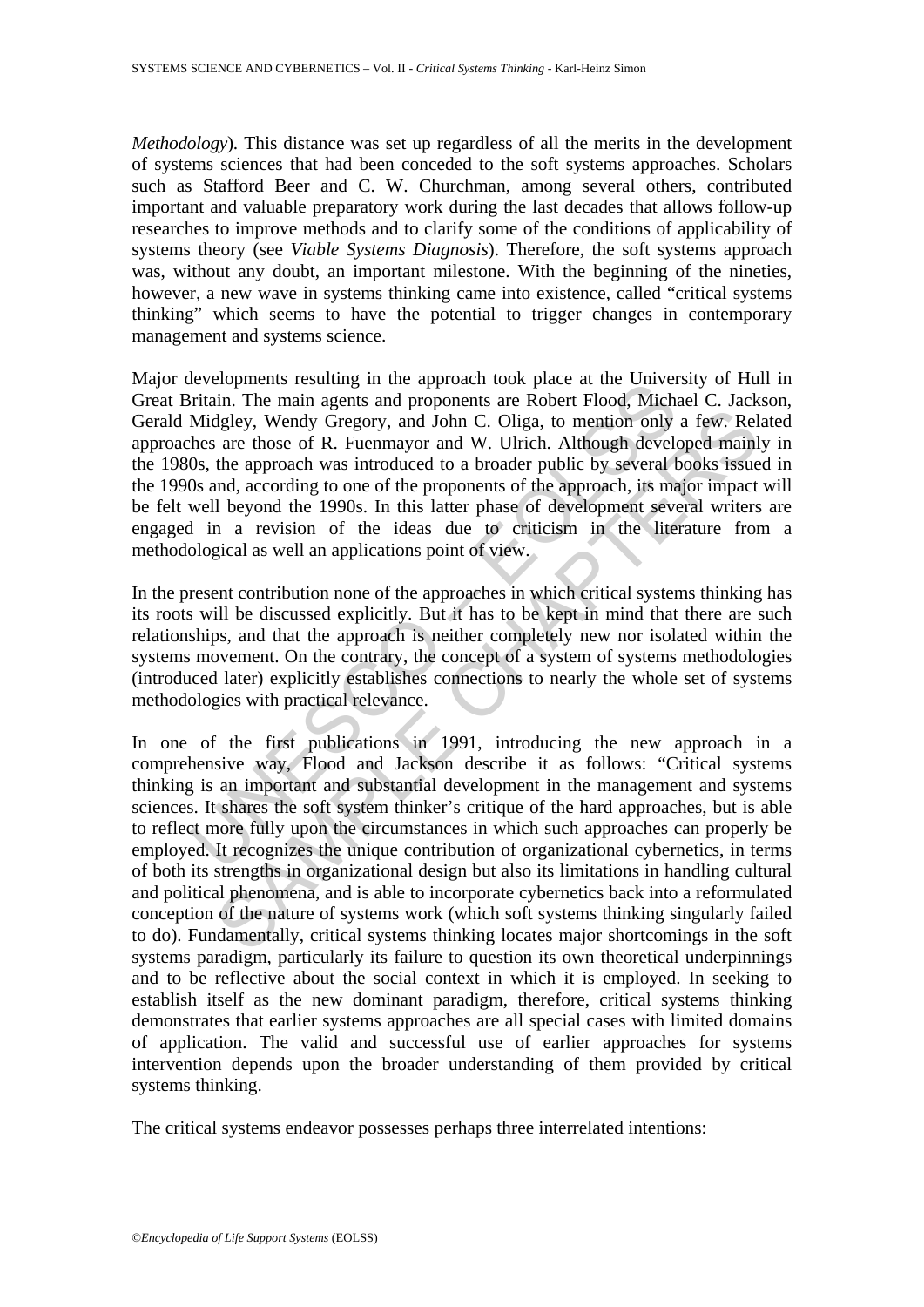- 1. *Complementarism:* to reveal and critique the theoretical (ontological and epistemological) and methodological bases of systems approaches, and to reflect upon the problem situations in which approaches can properly be employed and to critique their actual use.
- 2. *Emancipation:* to develop systems thinking and practice beyond its present conservative limitations and, in particular, to formulate new methodologies to tackle problem situations where the operation of power prevents the proper use of the newer soft systems approaches,
- 3. *Critical reflection:* to reflect upon the relationships between different organizational and societal interests and the dominance of different systems theories and methodologies."

In the following the essential properties of the approach are outlined and the distinctions with other approaches are briefly outlined also. The most important questions are: What are its theoretical underpinnings? What is it to be critical? And what is the social context of application?

# **2. Origins: Opposition to the Hard Systems Approach, Improvement of Soft Approach**

The first important step in finding its own identity was the break with hard systems sciences especially when applied to social systems. Points of critique here are (according to Jackson):

- These methodologies take for granted the existence of systems in the real world.
- They search for regularities and causal relationships in the interactions between subsystems.
- They take a deterministic view of human behavior.

blowing the essential properties of the approach are outlined and<br>eer approaches are briefly outlined also. The most important quest<br>theoretical underpinnings? What is it to be critical? And wha<br>of application?<br>Ins: Opposi approaches are briefly outlined also. The most important questions are: V<br>oretical underpinnings? What is it to be critical? And what is the score<br>icial underpinnings? What is it to be critical? And what is the scapplicati Jackson characterizes the main objections against the hard systems approach as follows: 'Hard systems methodologies assume that it is possible to arrive at a clear statement of the objectives of a system from outside the system concerned. But objectives originate from within social systems and different individuals and groups often vary considerably concerning the goals they wish to see pursued. However, in practice, hard systems methodologies do sometimes appear to "work". Logically this success must depend either on there being widespread agreement over objectives among the human beings who make up the system...or on there being an autocratic decision-taker who can decide on the objectives of the system.'

In these premises the representatives of the critical approach see "dangerous authoritarian implications of hard systems thinking."

However, also a second step was taken, namely the break (at least in part) with the soft systems approach. Although soft systems approaches (in opposition to hard approaches) use interpretive rather than positivist theory, focus on qualitative rather than on quantitative analysis, and aim to manage messes adequately rather than to solve problems correctly, critical systems thinkers see crucial shortcomings in terms of both reducing power disparities and the real constitution of decision situations.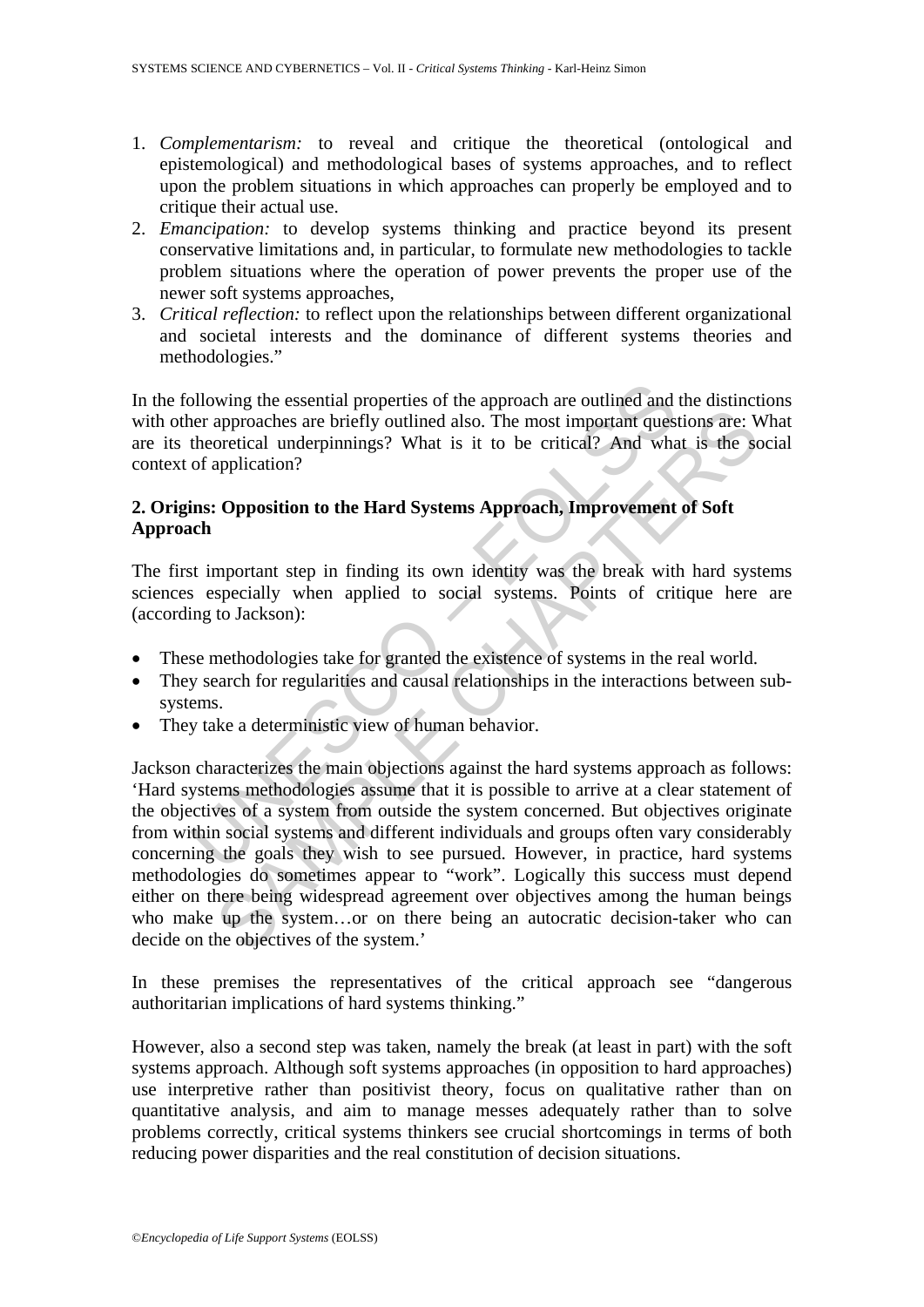In order to better understand the intentions to oppose hard as well as soft system approaches some of the properties of the interpretive paradigm are described. It is characterized in social theory, in the words of Jackson, as follows:

'One defining feature of the interpretive paradigm...is its subjectivist approach to social science. We hear nothing about objective "social facts" from interpretive theorists. Instead the social world is seen as being the creative construction of human beings.'

And he added, regarding the possibility of a social systems theory on the basis of such assumptions:

"Such a theory would have to probe the systemic nature of the interpretations individuals employ in constructing the social world."

Therefore, there is a break with hard and soft systems approaches but, as noted above, also a continuation of some of their offerings and intentions. Considering the work of Ackoff, Churchman, and Checkland, Jackson tells us in an early contribution in 1982: "One has to argue that these writers have tended to misunderstand the nature of their work," and in contrast to the time when they established their methodologies "certain tools now exist which allow us to take a broader view of social theory and enable us more precisely to identify the theoretical assumptions of systems writers."

h a theory would have to probe the systemic nature of the riduals employ in constructing the social world."<br>The responsible section of some of their offerings and intentions. Considering<br>Continuation of some of their offer als employ in constructing the social world."<br>
there is a break with hard and soft systems approaches but, as noted ab<br>
inuation of some of their offerings and intentions. Considering the wor<br>
uurchman, and Checkland, Jack It seems to be indisputable that their contributions mark an important step forward for the development of systems science beyond the "functionalist orthodoxy" of the hard systems approaches (systems engineering, systems analysis). However, according to Jackson and others, soft systems thinkers do not develop their approach far enough and are not as "radical" as would be necessary to avoid shortcomings and ideological restrictions. He also pointed out in 1982: "We should recognize however that the degree to which soft systems thinking can bring about change in the real-world is determined by its essentially regulative character. It does not pose a real threat to the social structures which support the Weltanschauungen with which it works. Soft systems thinking is most suitable for the kind of social engineering that ensures the continued survival, by adaptation, of existing social elites. It is not authoritarian like systems analysis or systems engineering, but is conservative-reformist."

And he adds in another publication three years later: "In those many social systems in which a reasonably full and open discussion can be achieved and in which there is a rough balance of power and resources between different stakeholders, these methodologies [of Churchman, Ackoff and Checkland] can be used successfully...If soft systems approaches are to be used wisely, however, then there must also be an understanding that there are many social systems for which they are inappropriate. For such social systems there is a need for more radical and critical approach to producing and verifying social systems theory and practice."

Therefore, the critical approach seems to provide adequate tools in situations with great power disparities and with unequal distribution of resources and which, in the words of Jackson, seem to "escape the control and understanding of the individuals who create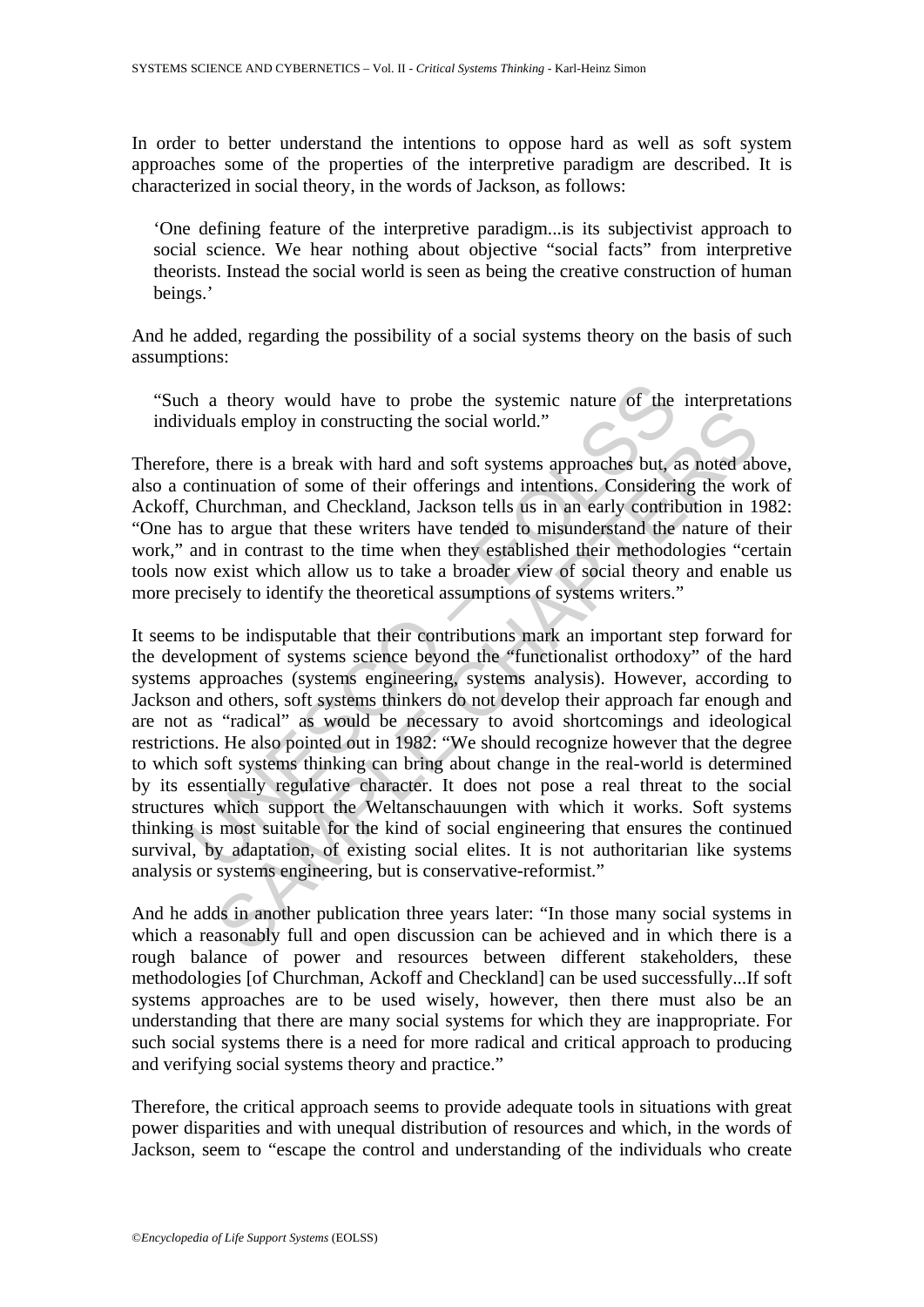and sustain them."

And at this point there is often a recourse to traditions in social theory, such as Marxist conceptions, as shown in the following citation, again from Jackson:

'Meanwhile, however, many of our institutions are "sick" in the sense that the people who constitute them no longer recognize themselves in their creations. If those people are to be brought to the true understanding of their situation, which will enable them to regain control over their destiny, the more radical therapy of a critical social systems theory and practice is required.'

According to Habermas, in facing the situation in social reality, the main tasks have to be:

- Formulation of explicit theories about the social world.
- Organization of enlightment.
- Selection of appropriate strategies.

matrix of explicit theories about the social world.<br>
The mulation of explicit theories about the social world.<br>
Anization of enlightment.<br>
The mulation of appropriate strategies.<br>
by the list above amounts to an extremely ation of explicit theories about the social world.<br>
atation of enlightment.<br>
Duality and their place in the line of critical social theory and which they this<br>
the list above amounts to an extremely ambitious program for t No doubt the list above amounts to an extremely ambitious program for those systems approaches which take their place in the line of critical social theory and which adopt its goals. But this ambition indicates that former systems approaches might have already provided one or other element, and these approaches have been oriented by the maxims of the approach introduced in this contribution; also, in most cases no "rein-form" (pure version) will be applied but rather a more pragmatic selection and combination of some of its elements is the standard case.

TO ACCESS ALL THE **14 PAGES** OF THIS CHAPTER, Visit: http://www.eolss.net/Eolss-sampleAllChapter.aspx

#### **Bibliography**

- - -

Flood R. L. and Jackson M. C. (1991). *Critical Systems Thinking—Directed Readings*. 347 pp. New York: Wiley. [Collection of the most important articles about history, methodology, and application of the critical systems approach.]

Jackson M. (1982). The nature of soft systems thinking: the work of Churchman, Ackoff, and Checkland. *Journal of Applied Systems Analysis* **9**, 17–29. [An important contribution as it clarifies the arguments for why a step beyond soft systems approaches might be useful.]

Jackson M. (1985). Social systems theory and practice: the need for a critical approach. *International Journal for General Systems* **10**, 135–151.

Jackson M. C. (1991). *Systems methodology for the management sciences*. 398 pp. New York: Plenum Press. [Introduction to the critical systems approach with applications in the management sciences.